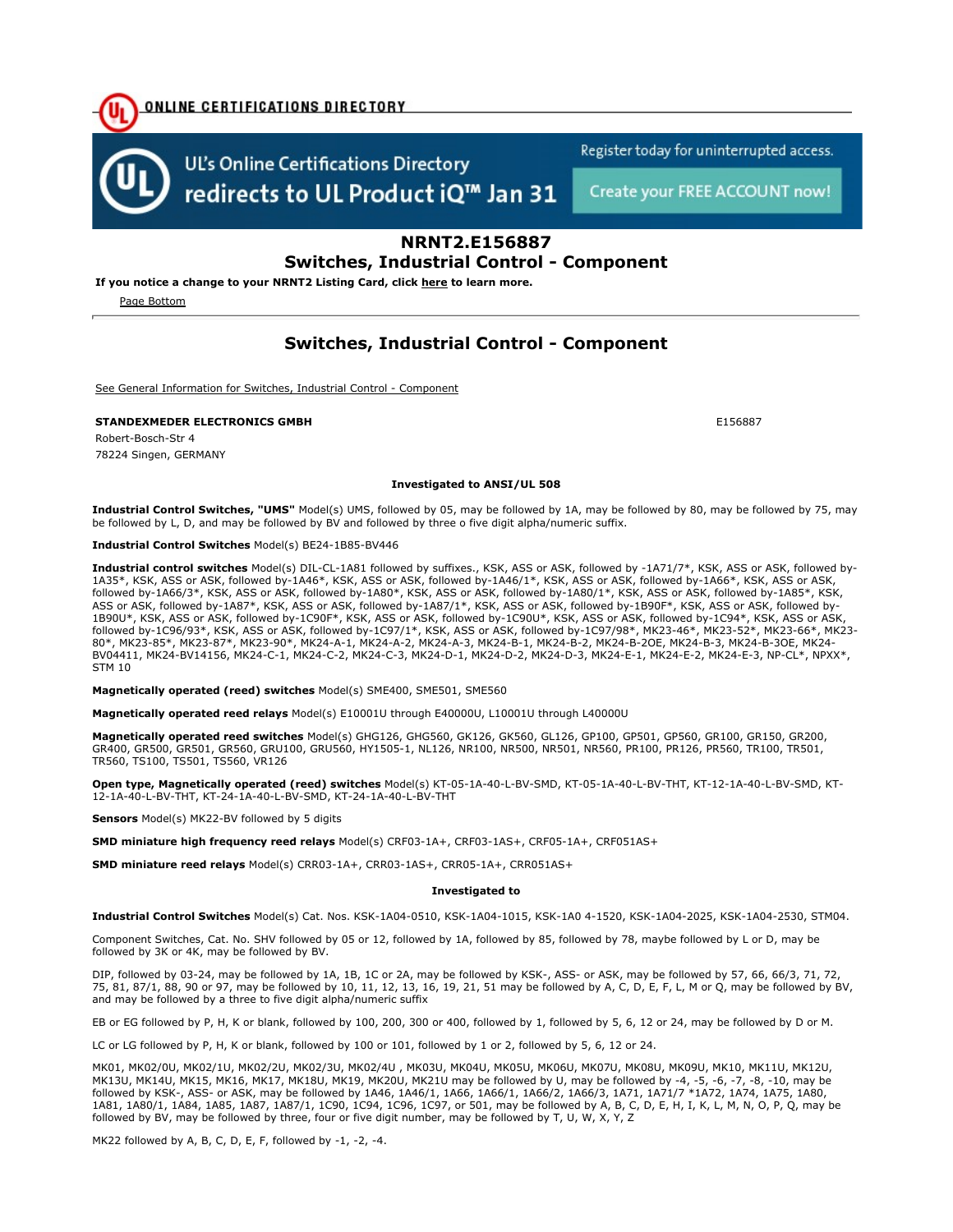MS followed by 03-24, may be followed by 1A, may be followed by KSK-, ASS- or ASK, may be followed by 39, 66, 71, 80, 87, 87/1 may be followed by 75, may be followed by L, M, D, E, may be followed by HR, may be followed by BV, and may be followed by three to five digit alpha/numeric suffix

R12476 followed by T or blank, followed by -numbers, followed by A or blank.

SIL, followed by 03-24, may be followed by 1A, 1B, may be followed by KSK-, ASS- or ASK, may be followed by 57, 66, 71, 72, 73, 75, 84, 88, 90 or 97, may be followed by 71, may be followed by D, L, M or Q, may be followed by BV, and may be followed by a three to five digit alpha/numeric suffix

UMS followed by 05, may be followed by 1A, may be followed by 80, may be followed by 75, may be followed by L, D, and may be followed by three to five digit alpha/numeric suffix

\* - Optional suffixes.

+ - May be followed by BV, may be followed by three, four or five digit number.

Marking: Company name and model designation on the product or on the smallest unit container in which the product is packaged. Last Updated on 2018-07-13

| Questions? | Print this page | Terms of Use | Page Top |               |
|------------|-----------------|--------------|----------|---------------|
|            |                 |              |          | © 2018 UL LLC |

The appearance of a company's name or product in this database does not in itself assure that products so identified have been manufactured under UL's Follow-Up Service. Only those products bearing the UL Mark should be considered to be Certified and covered under UL's Follow-Up Service. Always look for the Mark on the product.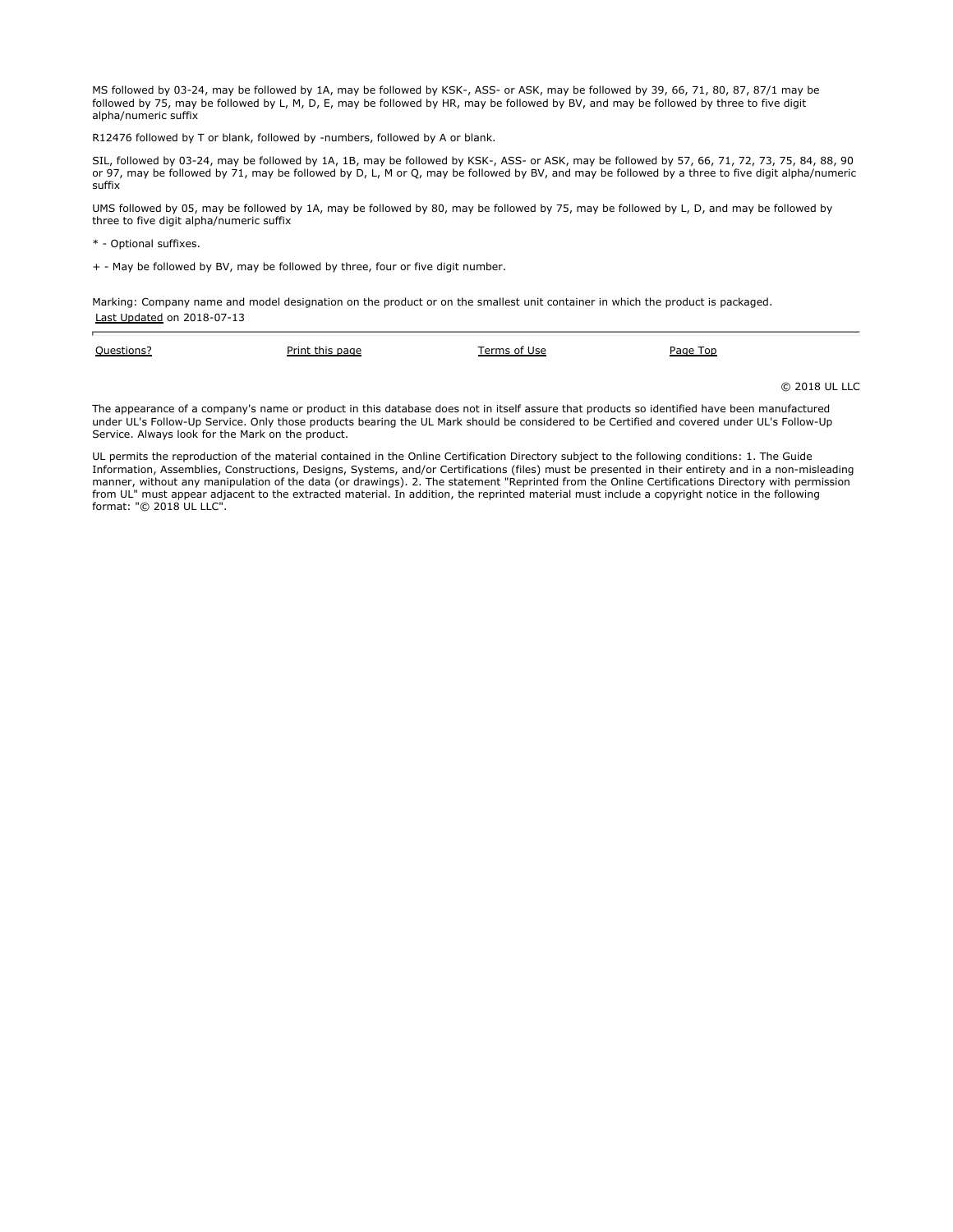

Register today for uninterrupted access.

Create your FREE ACCOUNT now!

### NRNT8.E156887

### Switches, Industrial Control Certified for Canada - Component

If you notice a change to your NRNT8 Listing Card, click here to learn more.

<u>ONLINE CERTIFICATIONS DIRECTORY</u>

Page Bottom

### Switches, Industrial Control Certified for Canada - Component

See General Information for Switches, Industrial Control Certified for Canada - Component

#### STANDEXMEDER ELECTRONICS GMBH E15687

Robert-Bosch-Str 4 78224 Singen, GERMANY

#### Investigated to CAN/CSA C22.2 No. 14-13

Industrial Control Switches, "UMS" Model(s) UMS, followed by 05, may be followed by 1A, may be followed by 80, may be followed by 75, may be followed by L, D, and may be followed by BV and followed by three o five digit alpha/numeric suffix.

#### Industrial Control Switches Model(s) BE24-1B85-BV446

Industrial control switches Model(s) KSK, ASS or ASK, followed by-1A35\*, KSK, ASS or ASK, followed by-1A46\*, KSK, ASS or ASK, followed by-1A46/1\*, KSK, ASS or ASK, followed by-1A66\*, KSK, ASS or ASK, followed by-1A66/3\*, KSK, ASS or ASK, followed by-1A80\*, KSK, ASS or ASK, followed by-1A80/1\*, KSK, ASS or ASK, followed by-1A85\*, KSK, ASS or ASK, followed by-1A87\*, KSK, ASS or ASK, followed by-1A87/1\*, KSK, ASS or ASK, followed by-1B90F\*, KSK, ASS or ASK, followed by-1B90U\*, KSK, ASS or ASK, followed by-1C90F\*, KSK, ASS or ASK, followed by-1C90U\*, KSK, ASS or ASK, followed by-1C94\*, KSK, ASS or ASK, followed by-1C96/93\*, KSK, ASS or ASK, followed by-1C97/1\*, KSK, ASS or ASK, followed by-1C97/98\*

Magnetically operated (reed) switches Model(s) SME400, SME501, SME560

#### Investigated to CAN/CSA C22.2. No. 14-10

Industrial control switches Model(s) KSK, ASS or ASK, followed by -1A71/7\*, MK23-46\*, MK23-52\*, MK23-66\*, MK23-80\*, MK23-85\*, MK23-87\*, MK23-90\*, MK24-A-1, MK24-A-2, MK24-A-3, MK24-B-1, MK24-B-2, MK24-B-2OE, MK24-B-3, MK24-B-3OE, MK24-BV04411, MK24-BV14156, MK24-C-1, MK24-C-2, MK24-C-3, MK24-D-1, MK24-D-2, MK24-D-3, MK24-E-1, MK24-E-2, MK24-E-3, STM 10

Magnetically operated reed switches Model(s) GHG126, GHG560, GK126, GK560, GL126, GP100, GP501, GP560, GR100, GR150, GR200, GR400, GR500, GR501, GR560, GRU100, GRU560, NL126, NR100, NR500, NR501, NR560, PR100, PR126, PR560, TR100, TR501, TR560, TS100, TS501, TS560, VR126

Open type, Magnetically operated (reed) switches Model(s) KT-05-1A-40-L-BV-SMD, KT-05-1A-40-L-BV-THT, KT-12-1A-40-L-BV-SMD, KT-12-1A-40-L-BV-THT, KT-24-1A-40-L-BV-SMD, KT-24-1A-40-L-BV-THT

Sensors Model(s) MK22-BV followed by 5 digits

SMD miniature high frequency reed relays Model(s) CRF03-1A+, CRF03-1AS+, CRF05-1A+, CRF051AS+

SMD miniature reed relays Model(s) CRR03-1A+, CRR03-1AS+, CRR05-1A+, CRR051AS+

#### Investigated to

Industrial Control Switches Model(s) Cat. Nos. KSK-1A04-0510, KSK-1A04-1015, KSK-1A0 4-1520, KSK-1A04-2025, KSK-1A04-2530, STM04.

Component Switches, Cat. No. SHV followed by 05 or 12, followed by 1A, followed by 85, followed by 78, maybe followed by L or D, may be followed by 3K or 4K, may be followed by BV.

DIP, followed by 03-24, may be followed by 1A, 1B, 1C or 2A, may be followed by KSK-, ASS- or ASK, may be followed by 57, 66, 66/3, 71, 72, 75, 81, 87/1, 88, 90 or 97, may be followed by 10, 11, 12, 13, 16, 19, 21, 51 may be followed by A, C, D, E, F, L, M or Q, may be followed by BV, and may be followed by a three to five digit alpha/numeric suffix

MK01, MK02/0U, MK02/1U, MK02/2U, MK02/3U, MK02/4U , MK03U, MK04U, MK05U, MK06U, MK07U, MK08U, MK09U, MK10, MK11U, MK12U, MK13U, MK14U, MK15, MK16, MK17, MK18U, MK19, MK20U, MK21U may be followed by U, may be followed by -4, -5, -6, -7, -8, -10, may be followed by KSK-, ASS- or ASK, may be followed by 1A46, 1A46/1, 1A66, 1A66/1, 1A66/2, 1A66/3, 1A71, 1A71/7 \*1A72, 1A74, 1A75, 1A80, 1A81, 1A80/1, 1A84, 1A85, 1A87, 1A87/1, 1C90, 1C94, 1C96, 1C97, or 501, may be followed by A, B, C, D, E, H, I, K, L, M, N, O, P, Q, may be followed by BV, may be followed by three, four or five digit number, may be followed by T, U, W, X, Y, Z

MK22 followed by A, B, C, D, E, F, followed by -1, -2, -4.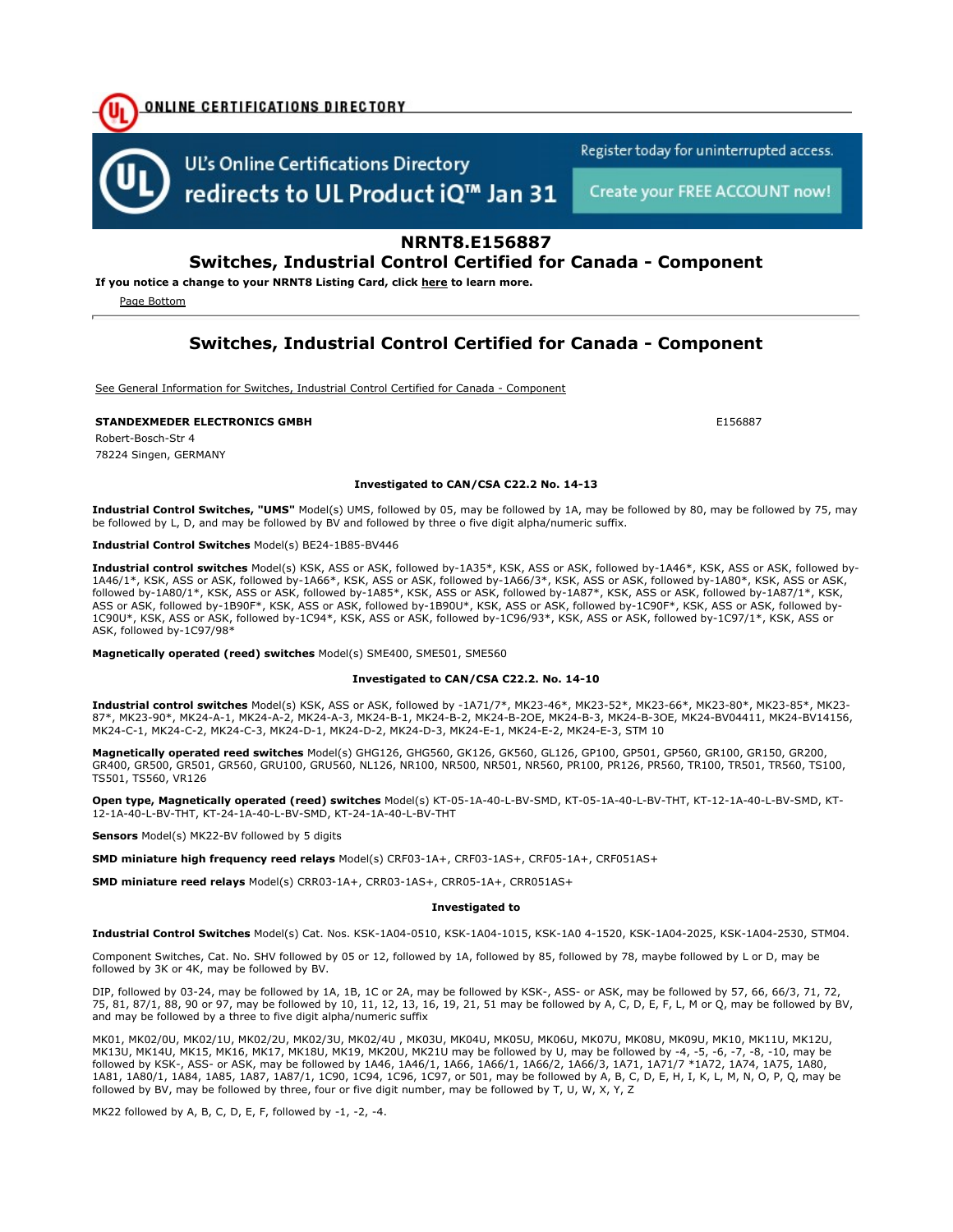MS followed by 03-24, may be followed by 1A, may be followed by KSK-, ASS- or ASK, may be followed by 39, 66, 71, 80, 87, 87/1 may be followed by 75, may be followed by L, M, D, E, may be followed by HR, may be followed by BV, and may be followed by three to five digit alpha/numeric suffix

R12476 followed by T or blank, followed by -numbers, followed by A or blank.

SIL, followed by 03-24, may be followed by 1A, 1B, may be followed by KSK-, ASS- or ASK, may be followed by 57, 66, 71, 72, 73, 75, 84, 88, 90 or 97, may be followed by 71, may be followed by D, L, M or Q, may be followed by BV, and may be followed by a three to five digit alpha/numeric suffix

UMS followed by 05, may be followed by 1A, may be followed by 80, may be followed by 75, may be followed by L, D, and may be followed by three to five digit alpha/numeric suffix

\* - Optional suffixes.

+ - May be followed by BV, may be followed by three, four or five digit number.

Marking: Company name, model designation and the Recognized Component Mark for Canada,  $\mathbf{C}$  **The subset of the product or on the smallest unit** container in which the product is packaged. Last Updated on 2018-07-13

| Ouestions? | Print this page | Terms of<br>l Ice | Page Top |
|------------|-----------------|-------------------|----------|
|            |                 |                   |          |

© 2018 UL LLC

The appearance of a company's name or product in this database does not in itself assure that products so identified have been manufactured under UL's Follow-Up Service. Only those products bearing the UL Mark should be considered to be Certified and covered under UL's Follow-Up Service. Always look for the Mark on the product.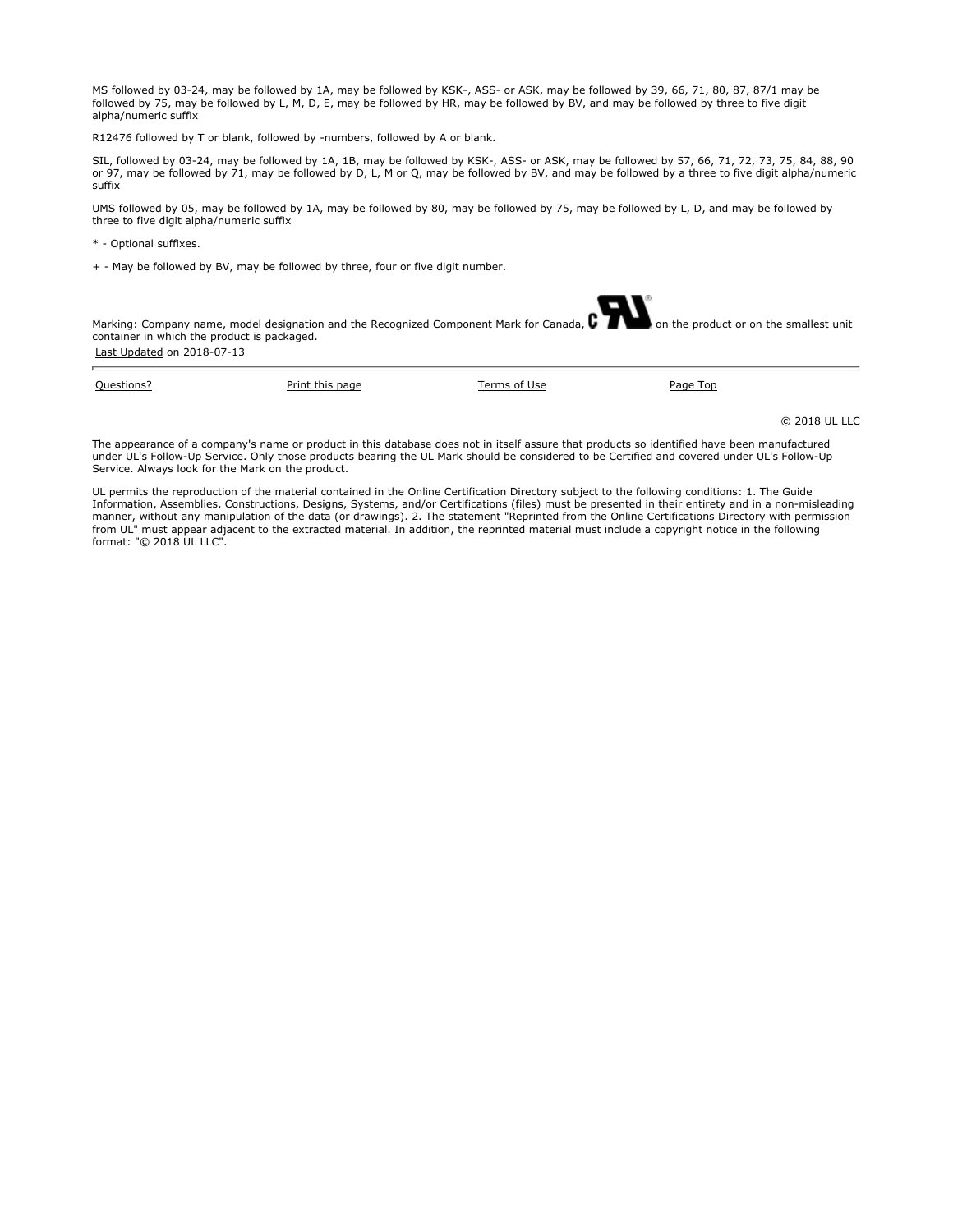

Page Bottom

# Motor Controllers, Float- and Pressure-operated - Component

See General Information for Motor Controllers, Float- and Pressure-operated - Component

#### STANDEXMEDER ELECTRONICS GMBH E347666

Robert-Bosch-Str 4 78224 Singen, GERMANY

Float operated switches, Model(s) Open Type, LS05 may be followed by BV-XXXXX, may be followed by 1A66, 1B66, 1C90, 1A85, 1A52, 1A35, GP560 may be followed by PA or PP may be followed by cable length (500W). (a)

(a) - Where -XXXX Suffixes represent up to 5 alphanumeric characters may be added to the basic catalog numbers to delineate any special customer Part Number type.

Marking: Company name and model designation. Last Updated on 2017-08-28

Questions? Print this page Terms of Use Page Top

© 2018 UL LLC

The appearance of a company's name or product in this database does not in itself assure that products so identified have been manufactured under UL's Follow-Up Service. Only those products bearing the UL Mark should be considered to be Certified and covered under UL's Follow-Up Service. Always look for the Mark on the product.